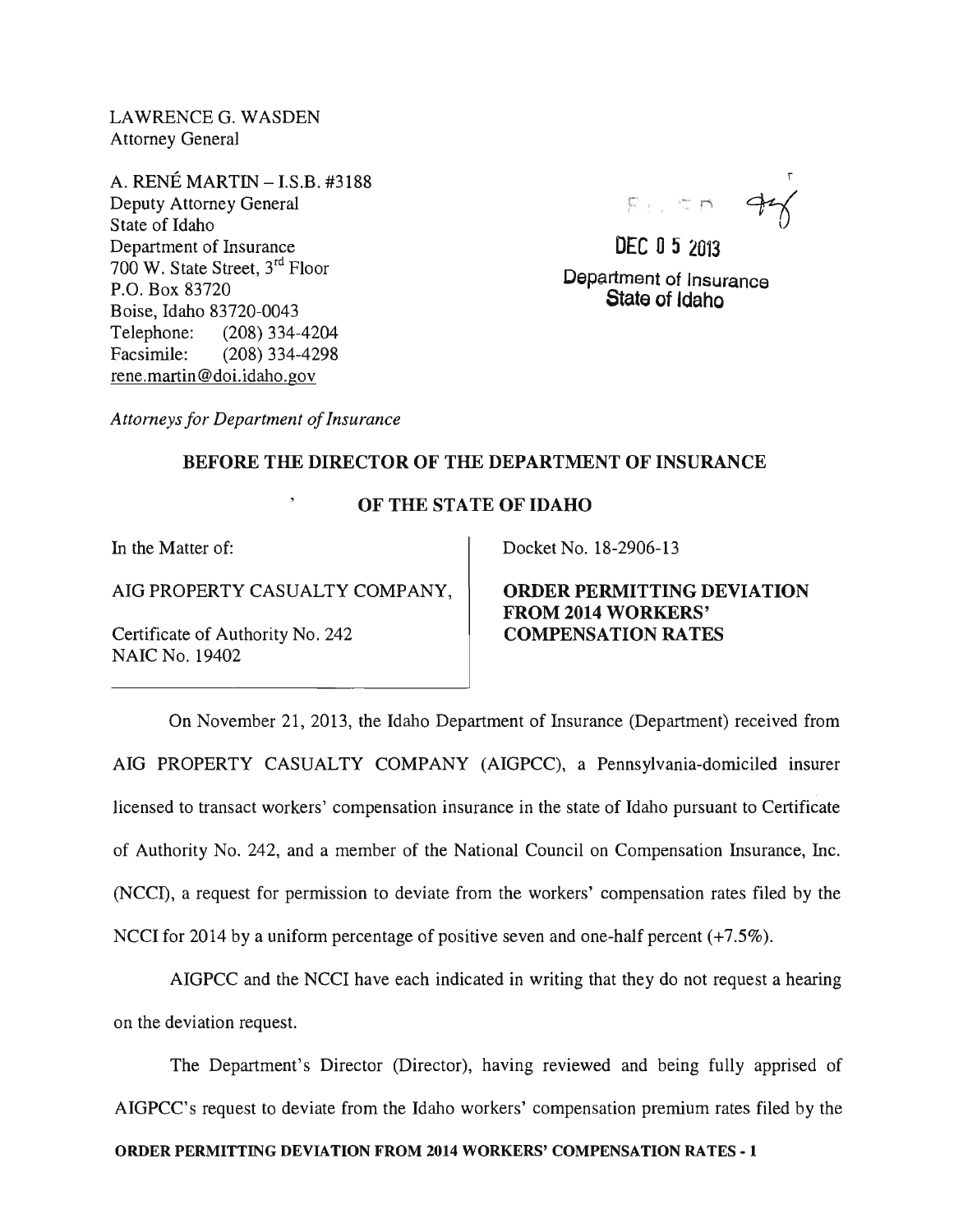NCCI for 2014, and the requirements of Idaho Code § 41-1614, has determined that the requested rate deviation is justified.

NOW, THEREFORE, IT IS HEREBY ORDERED, pursuant to Idaho Code § 41-1614, that AIGPCC's request for a uniform percentage deviation of positive seven and one-half percent (+7.5%) from the workers' compensation rates filed by the NCCI for 2014, exclusive of terrorism rates, is GRANTED. This deviation from the Idaho workers' compensation premium rates filed by the NCCI for 2014 shall take effect on January 1, 2014, and shall remain in effect for one year from that date unless terminated sooner with the approval of the Director.  $L$ <sup>1</sup>

 $\sum_{\text{day of December 2013}}$ 

STATE OF IDAHO DEPARTMENT OF INSURANCE

Wlay feal

Director